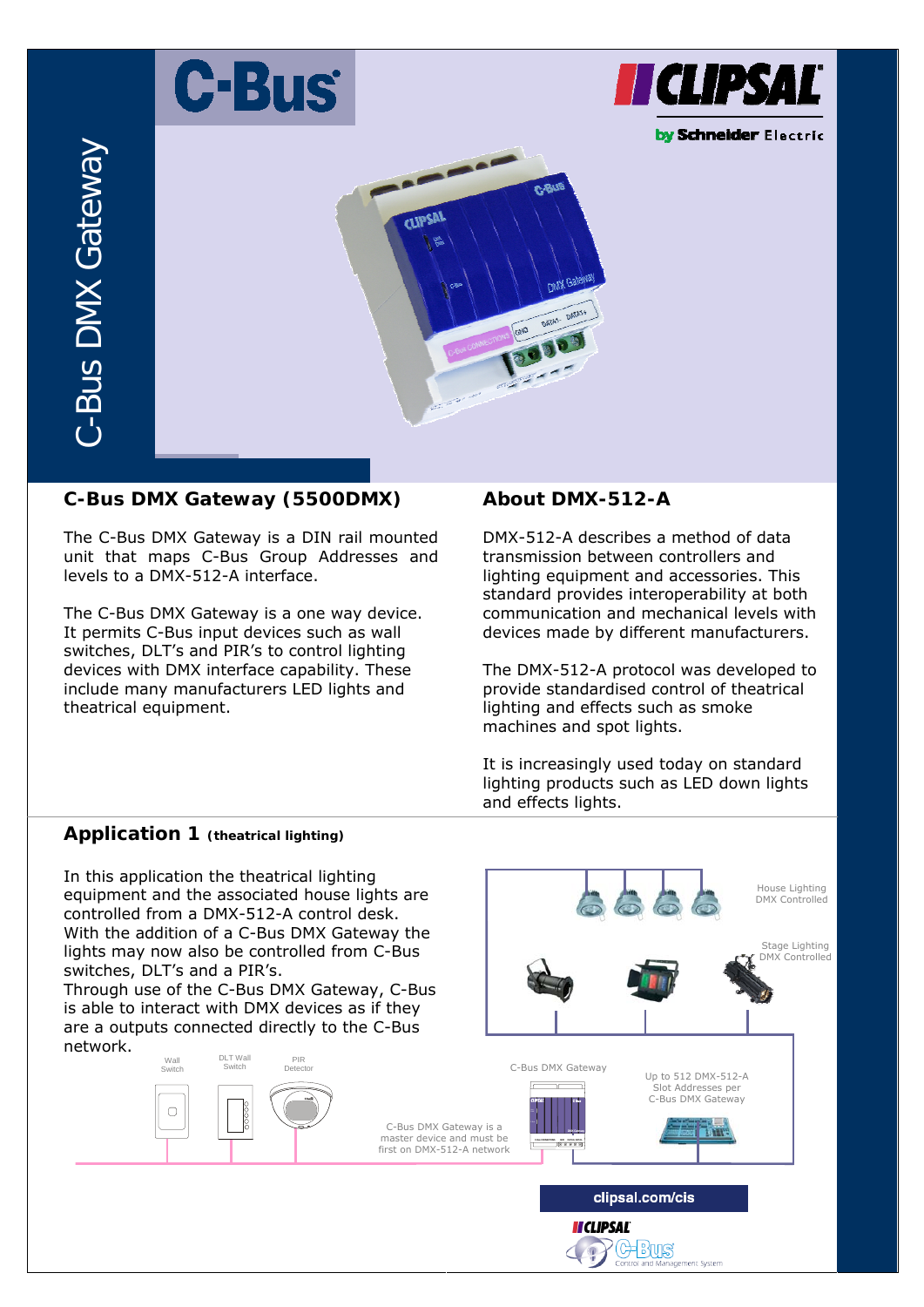#### **Application 2 (third party lighting)**

In this application third party lighting utilises DMX-512-A protocols within a standard lighting control system to control some contemporary LED down lights.



## **C-Bus DMX Gateway configuration**

The C-Bus DMX Gateway allows the user to map twelve C-Bus Group Addresses to multiple combinations of DMX Slot Addresses.

In the example below the user has mapped three individual wall wash feature lights (Red, Green and Blue) to three separate C-Bus Group Addresses.

They have also mapped three separate groups of down lights to one C-Bus Group Address.

| Channel Index           | Unit Identification C-Bus to DMX Mapping   Recovery   Global   Status  <br>C-Bus Group |                                                                              | DMX Slot                                             |      |
|-------------------------|----------------------------------------------------------------------------------------|------------------------------------------------------------------------------|------------------------------------------------------|------|
| $\mathbf{1}$            | ∕Wall Wash Red                                                                         | 취<br>$\overline{\mathscr{L}}$<br>l 1<br>$\blacktriangledown$                 |                                                      | Edit |
| $\mathbf{z}$            | Wall Wash Green                                                                        | 12<br>÷<br>▼                                                                 |                                                      | Edit |
| 3                       | Wall Wash Blue                                                                         | 13<br>÷<br>▼                                                                 |                                                      | Edit |
| $\overline{\bf{4}}$     | LED Down lighters Dim                                                                  | 4, 5, 6<br>۰                                                                 |                                                      | Edit |
| 5                       | <unused></unused>                                                                      | <none><br/>۰</none>                                                          |                                                      | Edit |
| 6                       | <unused></unused>                                                                      | <none></none>                                                                |                                                      | Edit |
| $\overline{t}$          | <unused></unused>                                                                      | <none><br/>۰</none>                                                          |                                                      | Edit |
| 8                       | <unused></unused>                                                                      | <none><br/>÷</none>                                                          |                                                      | Edit |
| 9                       | <unused></unused>                                                                      | <none><br/>۰</none>                                                          |                                                      | Edit |
| 10                      | <unused></unused>                                                                      | <none><br/>۰</none>                                                          |                                                      | Edit |
| 11                      | <unused></unused>                                                                      | <none><br/>۰</none>                                                          |                                                      | Edit |
| 12                      | Unused>                                                                                | <none><br/><math display="inline">\overline{\phantom{a}}</math><br/>÷</none> |                                                      | Edit |
|                         |                                                                                        |                                                                              |                                                      |      |
|                         | Twelve C-Bus Group Addresses map to up to<br>512 DMX Slots                             |                                                                              | Multiple DMX Slots per C-Bus Group<br><b>Address</b> |      |
| Reset Unit<br>Simple << |                                                                                        |                                                                              | $\overline{\mathsf{O}}\mathsf{K}$<br>Cancel<br>Apply | Help |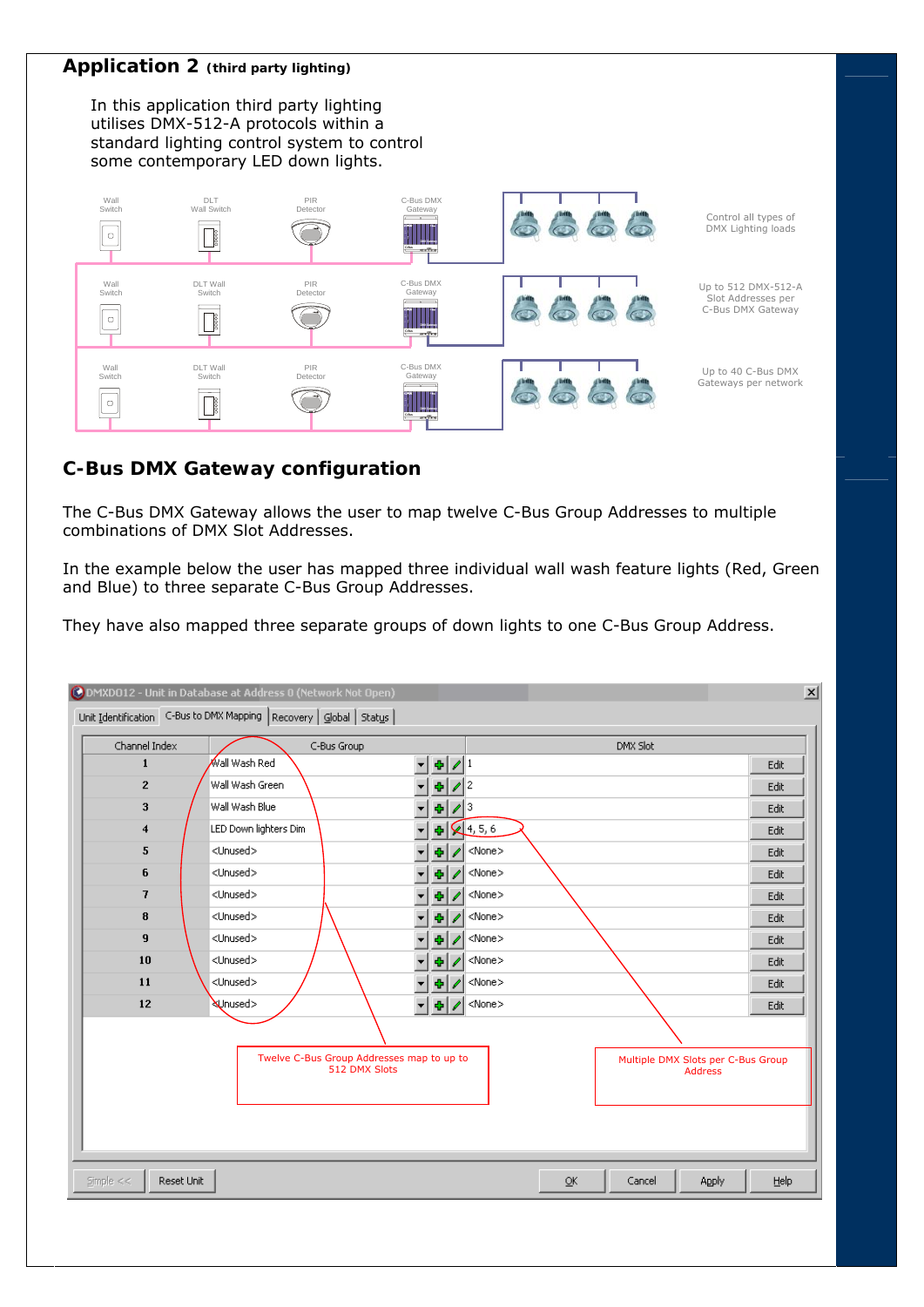# **Third party lighting, example 1**



# **Third party lighting, example 2**



## **Connecting C-Bus to DMX-512-A**

The Gateway has two C-Bus connections and 2 one wired terminal block for the DMX-512-A interface connection.

A DMX interface cable is included with the C-Bus DMX Gateway. The cable is 300 mm long. It has bootlace connectors on one end and a female XLR panel fitting connector on the other.

The C-Bus DMX Gateway is a master device for transmission only. Therefore, it must be at Position 1 on the DMX network. DMX topology only supports daisy chain connection. DO NOT use a star or parallel configuration.



In a DMX-512-A network, multiple devices can be configured onto the same Slot Address. Therefore loads that follow the same control pattern can be controlled from a single C-Bus Group Address.

| Load type                                 | <b>DMX</b> | Function  | C-Bus      |
|-------------------------------------------|------------|-----------|------------|
| Red LED strip light                       | Slot       | Red       | Group      |
| Green LED strip light                     | Slot<br>2  | Green     | Group<br>2 |
| Blue LED strip light                      | Slot<br>3  | Blue      | Group<br>3 |
| White LED down<br>lights<br>Bank A        | Slot<br>4  | Intensity | Group      |
| White LED down<br>lights<br><b>Bank B</b> | Slot<br>5  | Intensity | Group      |
| White LED down<br>lights<br>Bank C        | Slot<br>6  | Intensity | Group      |

Some DMX-512-A devices may use multiple DMX-512-A Slots for colour and intensity control. For instance some LED devices use one DMX Slot Address each for Red, Green, Blue and intensity.

| Load Type                   | <b>DMX</b> | Function  | C-Bus |
|-----------------------------|------------|-----------|-------|
| LED up light (Red)          | Slot       | Red       | Group |
| LED up light (Green)        | Slot<br>2  | Green     | Group |
| LED up light (Blue)         | Slot       | Blue      | Group |
| LED up light<br>(Intensity) | Slot       | Intensity | Group |

#### **DMX-512-A termination**

If you use a DMX-512-A control desk, it should be installed after the C-Bus DMX Gateway and before the controlled devices.

Be sure to provide proper termination.

DMX-512-A networks use a 120 Ohm terminating resistor which is typically fixed at the final device on the network. The termination resistor is placed across the two control data wires; these are pins 2 and 3 in a standard XLR connector.

DMX-512–A states "DMX-512 systems should make use of earth ground referenced transmitting devices and isolated receiving devices. This approach provides for a single point solid ground/chassis connection at the source, and allows for variations in building ground potentials between transmitting and receiving devices."